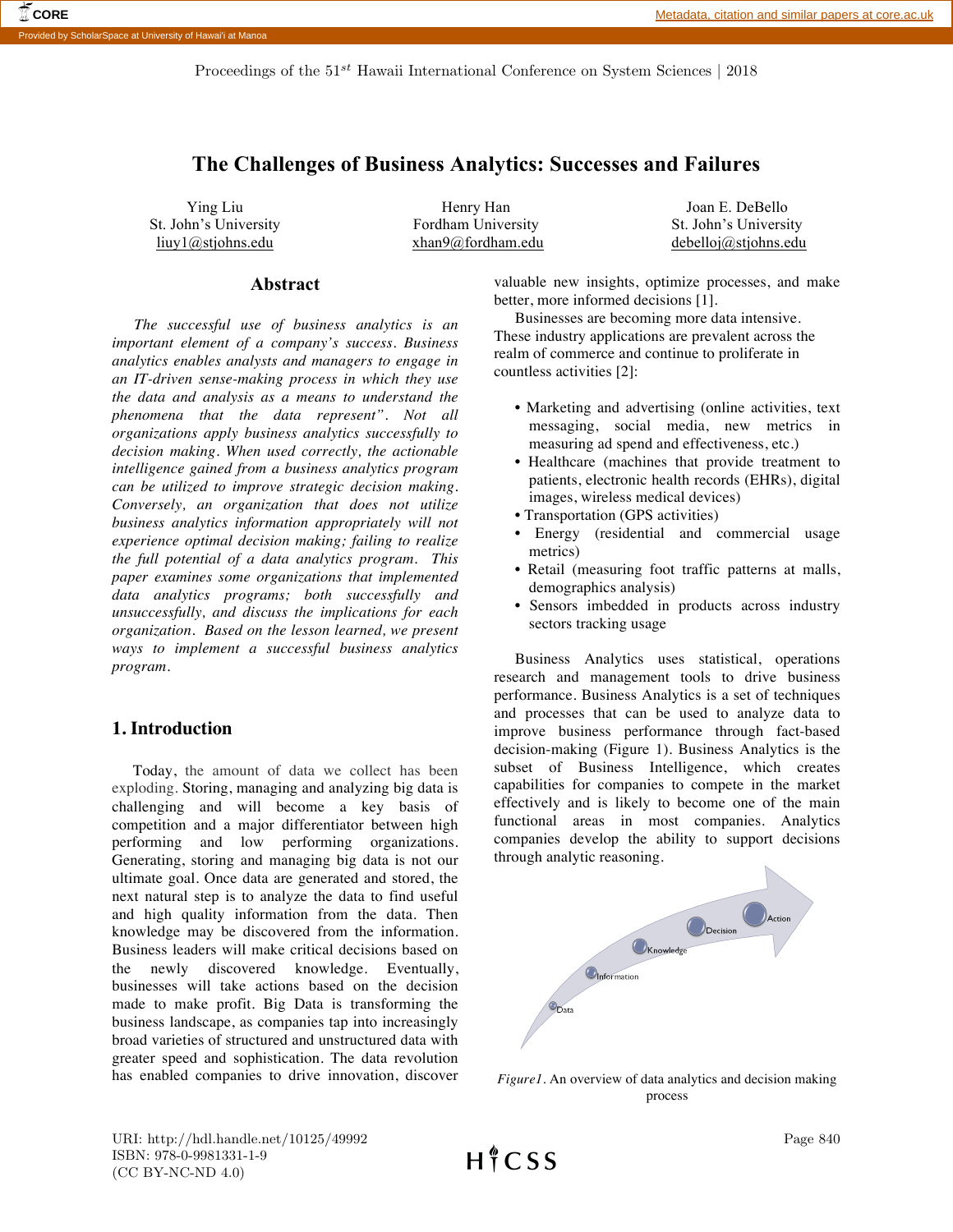## **2. Benefits of Business Analytics**

A business analytics program is essential to the health of a competitive organization. By analyzing key business metrics, the leadership team of the business can make smarter decisions that drive greater value for the business overall. Business analytics can also provide insight to what strategies are working and where to invest in growth. An overview will be provided to describe the specific transactional, informational and strategic benefits offered by a business analytics program.

### **2.1 Transactional Benefits**

Transactional benefits are defined as the tangible direct outcomes of a business analytics system. These benefits include time savings, fewer meetings and reduced headcount [3]. A business analytics program is typically managed via software and online analytical processing systems. By virtue of this type of technology, business metrics can be delivered automatically to end users in a timely fashion. This real-time delivery of data can reduce the need for manual computations and the chance of errors [4]. As a result, the organization can achieve more with fewer meetings, fewer manual processes and in many cases fewer staff, which will dramatically reduce the business cost. As a business is looking to expand into new markets, it will need to continue to manage its agility so that it can scale its business processes to manage new markets. A business analytics program will help the business manage increased workloads while remaining effective in resource allocation.

### **2.2 Informational Benefits**

A business analytics program must be able to turn raw data into usable information; thus, informational benefits of such a program include substantiated facts, the ability to discern business patterns and an increase in transparency throughout the organization (Wixom et al, 2013). Through the analysis of business metrics, an organization can track customer behaviors and purchasing patterns, improve website design, analyze user-generated content, understand market and competitive intelligence [5] and ultimately begin to forecast the future. Not only will a business analytics solution consolidate all the information about daily operations, but it will also present it to management and business users in an actionable way. Based on a survey of nearly 3000 executives, MIT Sloan Management Review reported that there is striking correlation between an organization's analytics sophistication and its competitive performance. The biggest obstacle to adopting analytics is the lack of knowhow about using it to improve business performance [6].

Business analytics help measure how much of a business' Mission Statement will be accomplished; it provides a clearer insight through data visualization; analytics keeps the company up to date; and it offers efficiency [7, 8]. The main benefit a business will realize is an increase in revenue. In some ways this will be immediate and, in other ways, this will take time to occur. This will occur due to a precise understanding of the business and customer needs. "Analytical Insight can maximize loyalty and revenue by extending the right offer at the right time to the right customer, as well as build personal interactions between company and consumer," [9]. Ultimately, this will allow Funtastic to focus its efforts on ways to increase the number of sales from its existing customer base, as well as determine new ways to increase with new customers through the trust and loyalty from its existing customers.

## **2.3 Strategic Benefits**

A strong strategy is supported by good business analytics. Business analytics enable organizations to understand business insights, make decisions and resolve key issues [3] that are barriers to success. A business will experience better decision making through the use of analytics. Business analytics is used "to extract information from data to make better decisions and find problems," [10]. By extracting this data to make better decisions, organizations are able to focus on what is truly best for the organization, immediately and in the future. This also ties back to an increase in revenue by being very specific with what products and services to offer [11]. After all, "adopting efficient business intelligence and reporting is vital if businesses want to stay competitive and ahead of the game," [9].

According to [4], the crux of business analytics is the combination of statistical techniques with business savvy. A business analytics program will help an organization understand its business and to deliver good business decisions quickly [3] based on data reflective of the market. A business' strategy should be a reflection of the changing market and business landscape as revealed by its analytics. Business analytics will help a business to stay innovative and ahead of their competition. Most important, the solution is essential to encourage smart decision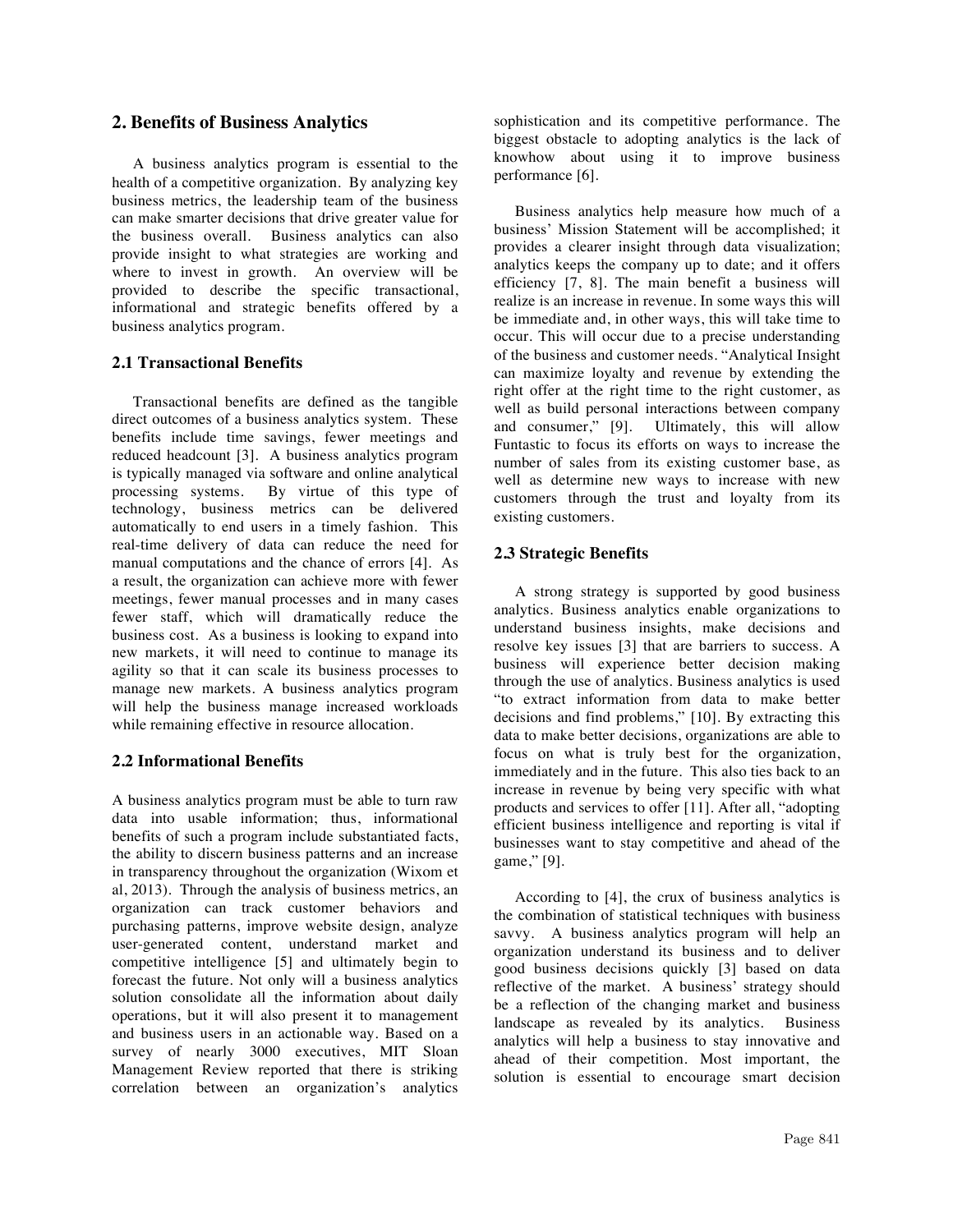making. Decision making is the critical process which makes or breaks a company's goals [7].

A business analytics program has a number of benefits, ranging from transactional to informational to strategic. When combined, these benefits ultimately provide a competitive advantage to the organization by revealing trends, predicting the future and informing better decisions. A business will benefit from a business analytics program to help it grow over the next few years.

# **3. Successes and Failures of Applying Business Analytics to Strategic Decision Making**

The need for continual analysis and innovation to remain competitive through new opportunities is what sets a lot of successful businesses a part from failing ones. The world is constantly changing. Just as new fashion and technology trends change, so does the need for business analytics and statistical analysis within an organization to adapt to an ever-changing landscape. Advances in technology, improvements in efficiencies, and opportunities to save consumers time and money force many companies to explore new ways to improve business practices.

Business Analytics Planning enables an organization to investigate the different types of statistical analysis required to execute a new business strategy and achieve the goals of an organization [4]. The ability of business analytics to be successfully applied to strategic decision making is what enables a supply-chain company to identify ways to get products to consumers faster. It is what allows marketing firms to identify what platforms to use when advertising a product or service within a target demographic. It is what enables retailers to manage inventory more efficiently and understand what goods to stock to fulfill the needs and wants of their consumers.

While the concept of Business Analytics Planning may sound simple, its application is actually very complex. The ability to gain actionable intelligence and apply that into a successful strategic decisionmaking initiative can be the difference between why some companies become pioneers for new ideas and why some ultimately close their doors for good. The need for the right team with a good blend of industry experience and technical expertise is crucial [4].

There are successful and failed examples of applying business analytics to strategic decision making in every business section. In this paper, we will examine the examples in two business sectors, retail industry and healthcare organizations because these

two business sectors have significant effect on our daily life. The differences in how these organizations utilize their data demonstrates exactly how critical business analytics are to the success of an organization. For the retail industry, we will explore the difference between a highly-profitable retailer: Walmart and a failing competitor within the retail industry: Kmart. For the healthcare organizations, we will examine a successful example: the American Cancer Society and a failed example: the UK National Health Service.

## **3.1 A Successful Example in Retail Industry: Walmart**

With more than 245 million customers visiting almost 11,000 stores and 10 active global websites, Walmart generates roughly \$36 million dollars in sales every day [12]. Walmart relies on big data analytics to leverage its ability to manage supply chains and keep inventory levels optimal, perform research on constantly changing customer trends and demographics, and market across a multitude of social media outlets. Business analysts track data consisting of what customers are buying online, outcomes of local sporting events, what is trending on Twitter, and even how local weather deviations impact buying patterns [12]. Walmart collects 2.5 petabytes of unstructured data from over 1 million customers every hour [12].

Walmart has been able to take such a significant amount of unstructured data and turn it into actionable intelligence by migrating from an experiential 10 node Hadoop cluster, to a 250 node Hadoop cluster allowing data from 10 global websites to be consolidated into one massive data ecosystem [12]. This data is then analyzed to cover millions of products with 100s of millions of customers across several different sources. Data is then analyzed into 100s of millions of keywords to optimize the bidding of each keyword on a daily basis. It is with this actionable intelligence that Walmart strives to reach its primary objectives of optimizing the shopping experience for each of its customers (both online and in-store). The outcome of Walmart's ability to successfully apply business analytics to strategic decision making has resulted in 10-15% increases in online sales in incremental yearover-year revenue [12].

The quality of Walmart's business analytics plan is excellent as it combines an extremely large volume of data with the speed to analyze it quickly. Walmart's ability to not only obtain this much data, but also store and organize it allows the company to edge its competitors and drive its organization. The three most prevalent characteristics of Walmart's business analytics strategy that has led to its success over the years includes its ability to accumulate analytics,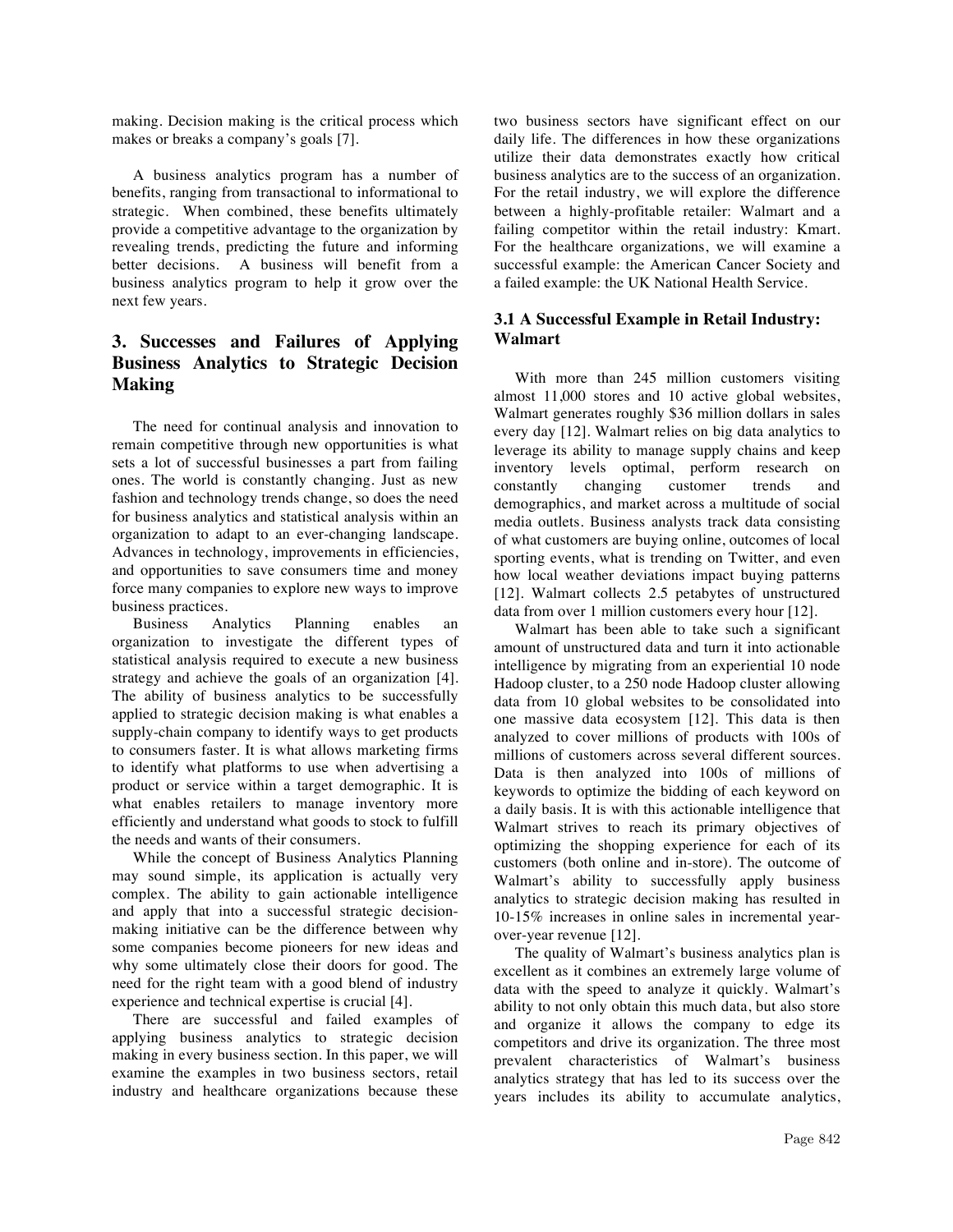Walmart's use of best statistical practice, and its capability of collecting and storing data through a complex network of data management systems [4]. This requires strong leadership throughout the organization with a clear vision to truly understand their customer's wants and needs.

Walmart makes data-driven strategic decisions based primarily on four functions: In the box behaviors (understanding what customers are buying), out of the box behaviors (understanding customer behaviors outside of Walmart at other retailers), stated behavior and attitudes (research of online and offline data of what is on customer's minds), and actual cross-channel purchase behaviors (understanding how online behavior influences in-store behaviors and vice versa). By analyzing data multiple ways, Walmart is able to understand and gain multiple perspectives on how customer behaviors impact sales [13].

## **3.2 A Failed Example in Retail Industry: Kmart**

In contrast to the success Walmart has achieved with effective business analytics, the consequences of ignoring your data or analyzing it inefficiently could have serious repercussions on the overall success of your company. Kmart is a great example of when business analytics fail to be successfully applied to strategic decision making. Once, one of the largest retailers in the United States, Kmart has been on a consistent decline since the 1980s as it struggles to compete with big box retailers like Target and Walmart. Despite efforts to restructure debt, remodel stores, acquire new business partners (Sears in 2004), and even implement a new Business Intelligence Platform (Business Objects in 2003) Kmart has failed to adapt to changes in the marketplace and align business analytics with strategic goals [14].

Kmart is a great example of why simply implementing a new business intelligence system alone is not enough to succeed in business analytics. The importance of performing statistical analysis on your data to truly understand how your customers are being treated and how efficiently you are able to give them what they want is critical in the retail industry. Kmart's inability to analyze data and understand product trends and manage inventory levels would eventually result in a poor customer experiences as customers continuously complain that they are not able to find what they are looking for inside Kmart stores [15]. This is largely attributed by Kmart's failure to adapt to a more modernized "just-in-time" inventory management system (like Walmart implemented), which would have allowed the retailer to restock shelves more quickly and efficiently.

In addition, Kmart failed to differentiate itself from Walmart (low cost retailer) and Target (more focused on value-based products for younger, image-conscious demographic) by offering several low budget designer goods (Jaclyn Smith designer apparel) paired with more high end appliances (IE: Kenmore appliances) with no clear concept on how to cater to a specific target market [16]. Not only does this show Kmart's inability to capture market trends through business analytics and research, but this also shows a clear lack of leadership and organization throughout the company. Without the leadership needed to make datadriven strategic decisions, Kmart lacked the decisionmaking capabilities, technical practice, and use of best statistical practice to be an effective retailer [4].

As a result, Kmart's stock price fell 63% between 1998 and 2000 which ultimately would lead the company to bankruptcy in 2002 [17]. Despite several efforts to obtain new management and business partners, Kmart has continued to see declines in sales year after year. From \$37 billion in sales in its 2000 fiscal year, to \$12.1 billion in 2015, Kmart has closed hundreds of stores across the U.S. Kmart once had 2,165 stores (in 2000) to 979 in 2015 [18]. Kmart is a prime example of the consequences of poor management and an inability to leverage data to make strategic business decisions and adapt to a constantly changing market.

## **3.3 A Successful Example in Healthcare Organizations: the American Cancer Society**

For over 100 years, the American Cancer Society (ACS) has been leading the fight against cancer illnesses. Some of their biggest assets are their websites and mobile applications that allow users to learn about screening, detection and treatment, as well as volunteer opportunities and accepting donations. The latter being extremely important as the ACS is a non-profit organization. In 2012, senior members at ACS determined they needed a better understanding of their users and a better approach to marketing. They enlisted the help of Google Analytics and marketing company Search Discovery to help them evaluate their current marketing strategy and develop a plan for emerging markets [19]. The goal of the project was to use analytics to understand how current users interacted with the ACS websites and mobile applications, monitor user behavior over time and subsequently remarket to new segments more effectively.

To better understand their users, Google Analytics was employed and the results were evaluated. It was determined that there were three main segments: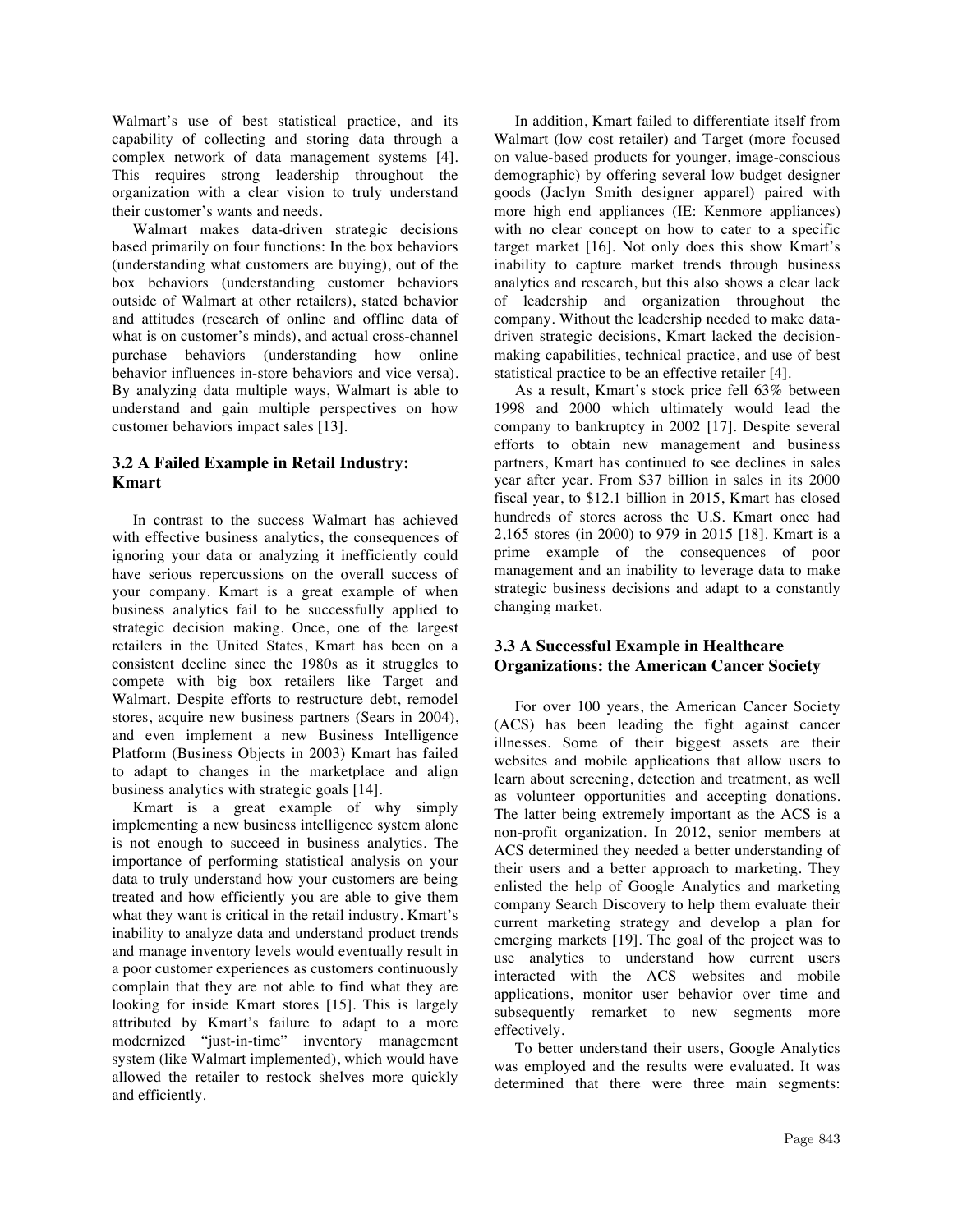information seekers, donors, and event participants. The next step was to determine the conversion rate for each of those segments. The conversion rate is where a user visits a website and completes an action. For instance, if a user visited the ACS website to view event details, and then completed a sign-up for that event, that would be a successful conversion. A customer scoring system was developed by Search Discovery that showed when each user was successful or unsuccessful at meeting a goal [19]. The scoring system was used by the ACS marketing team to determine the health of each of their websites and to follow users' trends over time. The biggest gain, however, was that the ACS could use the information provided by the segments and scores to remarket to users by sharing fundraising ideas, or registering for local events among others [19].

The end result was that within two years, the ACS was able to successfully evaluate user patterns and subsequently develop marketing strategies to specific user segments. In one particular case, the team noticed an uptick in queries on their main site for breast cancer donors, however, they were expecting those donors to instead visit the site directly related to breast cancer. In answer to that data, they created a new promotion on their main site driving those specific donors to the breast cancer website. The result was an increase of 5.4% in revenue year over year. ACS is now using the scoring metrics to measure the performance of other website changes and redesign projects to help in their efforts to increase their reach to a new generation of support, patients and donors in the fight against cancer [19].

## **3.4 A Failed Example in Healthcare Organizations: the UK National Health Service**

Several years ago, the UK National Health Service undertook a project to integrate all patient medical records into a central healthcare database. The analytics this project predicted from this project would have been significant and valuable to the National Health Service. Information regarding illness, treatments and costs could have been tracked allowing the system to manage its resources more effectively. Illness and health trends among the population could have informed health care providers how to counsel patients and predict illness based on risk factors. The system would have also provided oversight to ensure standard treatment protocols for various procedures, offering better patient outcomes. This effort was originally estimated to take ten years and cost  $\in 6.4$ bn. By 2011, the program was shut down after spending more than  $\in$  10bn [20].

The failure of the NHS National IT program is directly related to several challenges. First, the effort to build this analytical platform began with a lack of clear business objectives. Each health care provider within the system had different requirements yet they needed each of their systems to work together [21]. Because the leadership team did not clearly understand, define or communicate the benefit of this effort to those affected, health care providers continued to work within their respective silos and did not find common ground upon which to build such a platform. The program was also challenged by technical difficulties stemming from a lack of expertise within the analytics team. [22] pointed to relevant technical experience as a critical component of a successful analytics project; NHS did not have this experience and therefore had issues in understanding the complexity of the system it needed to build. This resulted in vendor disputes and overall lack of progress [20]. Finally, the project defined the customer as the NHS itself. While the NHS would clearly benefit from this analytics initiative, the real customers were the patients and the providers. Had the project understood its customers and their journeys from the start, this effort may have been better supported and more reflective of the business model.

## **4. Implementing a Successful Business Analytics Program**

Business analytics programs stress the utilization of quantitative analyses, predictive models and statistical tools to help organizational leadership gain a different view of their data, derive maximum value from its interpretation, and utilize the results to improve decision making and problem solving [23]. However, as we can see from the previous section, the implementation of a business analytics program is no small feat. The implementation of this program will require a reorganization of the company, the recruitment of new professionals, and a revamping of organization of company strategies and culture [4]. To reap the decision-making benefits of an analytics program, a business must work diligently to ensure the program is properly implemented. This implementation will include the development of an analytics team and leadership, the integration of analytics into the organizational culture through stakeholder involvement, the utilization of business intelligence systems, and the assessment of business needs and capabilities, and the application of statistical resources.

## **4.1 Identify Business Needs**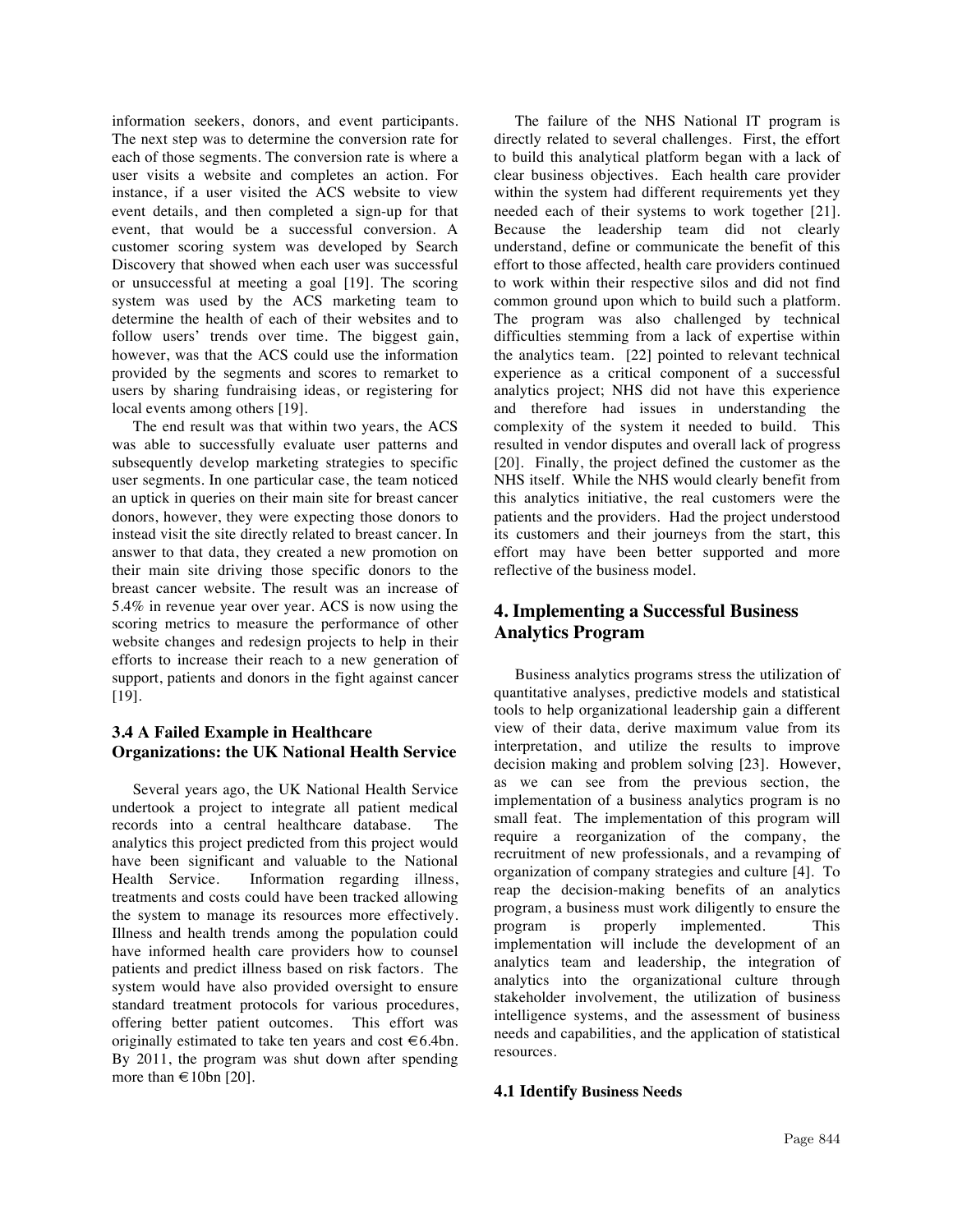In order to properly and successfully implement a business analytics system, a business needs to document its business needs and requirements that it wants a system to be capable of producing. This will help identify the types of analytics systems and processes that it needs to develop or bring in, as well as the staff it will need to hire in order to meet the needs. The immediate business need for a business analytics system is to enabled analytics-based decisions that will allow the business to increase its fleet with revenue growth. Furthermore, the business needs a business analytics system that can leverage data to inform their decision on their strategic plan.

### **4.2 Build Business Analytics Team**

The right business analytics team can turn massive amounts of data into insightful business knowledge that can be used to make timely business decisions. A strong business analytics team requires a unique set of skills and qualifications and piecing together these individuals can be difficult. The number one quality that most experts look for when building the team is intellectual curiosity. This quality is difficult to find because it cannot be taught or bought, but is highly desirable because technical skills alone are not enough. Organizations should seek candidates that demonstrate an involvement in a wide variety of projects and are constantly seeking to gain new knowledge. Analysts with these traits are more likely to dig deep into the data and are more effective at asking questions when performing their analysis. Companies should not be afraid to hire individuals that possess this trait but have technical skills that are lacking because skills such as math and science can be taught [24].

 Organizations should be careful to not only focus on candidates that have strong skills in programming languages. The ability to script the various programming languages is vital to data analysis, however, management should also look for candidates that have the ability to communicate data through visualization. The ability to express the data visually can provide greater insights than other presentation methods. Being able to express ideas about how a business can best use the output of a data analysis is vital to the success of the analytics program. The analytics team should also seek out a leader that is the best storyteller when it comes to the data. The ability to tell the story through data is very difficult and should be done by individuals with a strong mind for business. Data can be difficult to understand in its raw format and therefore it needs a human touch added to it so that it can be understood by individuals in other areas of the business [24].

Another aspect to consider when assembling an analytics team is the use of domain experts. These experts possess the versatile skill of being able to translate the data from specific areas of the company into actionable intelligence. These individuals are necessary to make sure that the insights acquired from analytics will actually make a difference when they are applied to the operations of the business. Experts believe that the required amount of experience can vary from as little as six months in some cases to as much as ten years in industries that are highly specialized. The time required to develop these professionals is worth the investment for organizations because they add a perspective of reality that cannot be obtained from simple data analysis. It is recommended that these domain experts are rotated between the analytics team and the line of business so that they can continue to build their understanding of the day to day operations of the line of business [24].

### **4.2 Identify Talent**

When selecting among candidates, the organization should select candidates that have strong programming skills because the best data scientists must be able to manipulate the data in addition to just viewing and analyzing it. There is a big difference between a statistician that reviews and interprets the data set and the data scientist that can change the code that collects the data. Organizations should also look for candidates that have excellent communication skills. As mentioned before, these analysts need to tell the story of the data and provide visual representations whenever possible. These candidates should be able to provide real-world examples of how they were able to use their work to improve a business process. Some analysts will provide data that will result in algorithms where a computer makes the end decisions versus others that will result in a decision made by a human. In the case of a human decision maker, the value of good communications increases greatly [25].

 The best candidates will also need to be great innovators. Recruiters will need to see that these analysts can think outside the box and create something new as the business changes. Candidates that have implemented the same processes in multiple companies may not possess the innovation skills that are needed. Finally, good candidates should have a strong understanding of the business to complement their math and analysis skills [26].

### **4.3 Identify Skills and Certifications Needed**

There are a wide variety of skill and certifications that a member of the data analytics team can possess.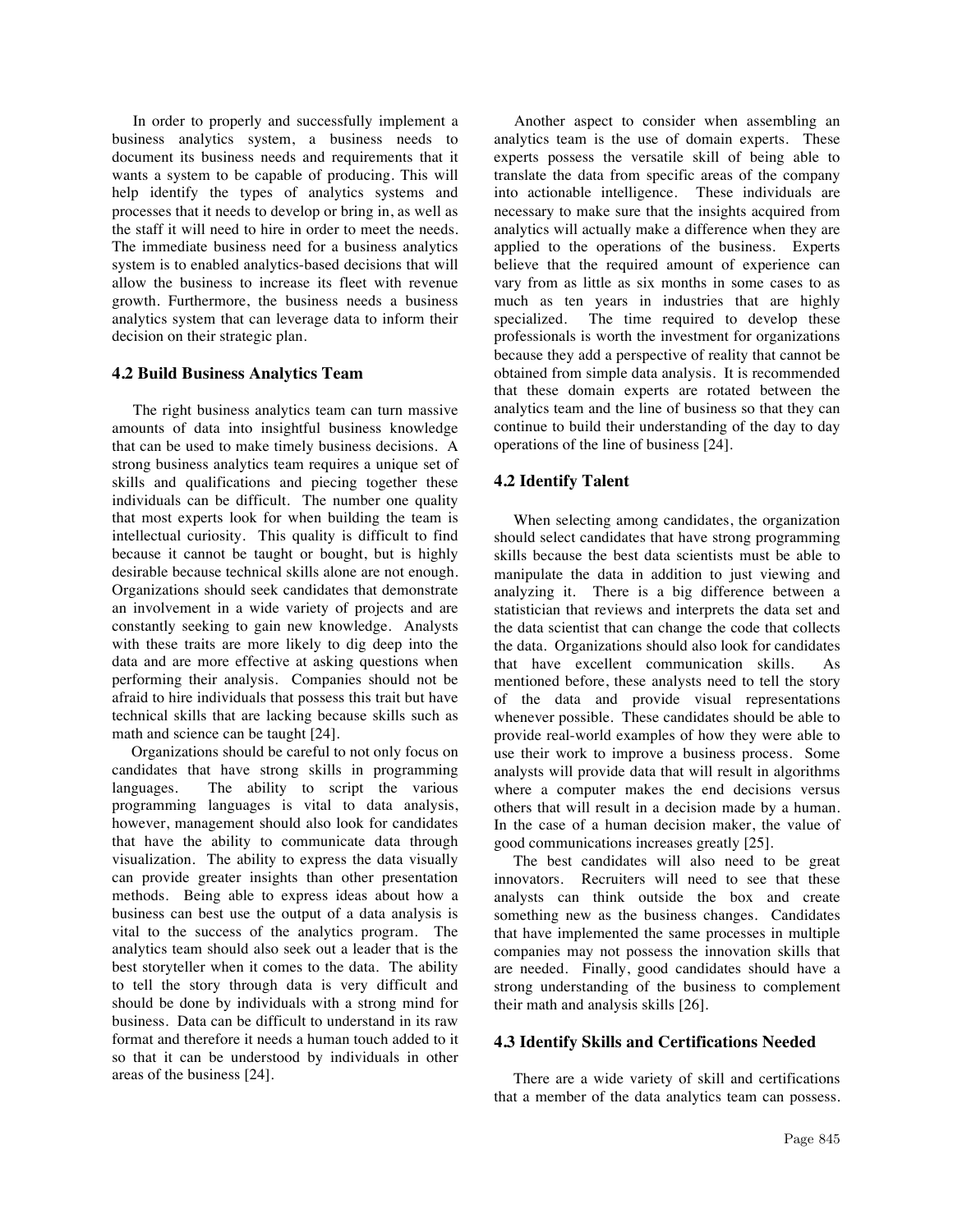The candidates that fill these positions often have different skills and backgrounds, but there are some basic skills that are needed. A data analyst should have a strong understanding of Microsoft Excel so that the data is structured properly. Excel provides a suite of functionality to make data management convenient and hassle free. The data will be useless to the analytics process if it is not properly structured. A career as a data analyst can overlap with a career in higher mathematics and statistics at one end of the spectrum or can merge with a career in programming and software development. All candidates should possess some basic skills in SQL language and have some basic knowledge of web development [26].

R and Python are two of the most popular programming languages that are learned by data analysts. R is very useful when supporting statistical computing and graphics while Python is very easy to use and is good to use on large projects. There are also many certifications that are offered directly from companies such as IBM and Oracle. These certifications can help analysts differentiate themselves from the field by showing that they have extensive knowledge of these systems [26].

### **4.4 Involve Stakeholders**

 The development of a qualified analytics team is far from sufficient in ensuring the success of an organization's business analytics program. The success or failure of an analytical endeavor can be due to the level of stakeholder support and involvement it receives. A list of business stakeholders can be found in Table 1. To achieve analytics incorporation, organization stakeholders must be involved in analytics processes. The analytics team leader must possess the communication skills necessary to advocate the program throughout the organization. The first step in advocating must be a conversation with organization executives. The analytics leader must convey the benefits of analytics to garner trust and the resources necessary for performance [27]. At the same time, this conversation must identify the goals and needs of the executives. By identifying the needs of the executives, the analytics leaders can ensure an alignment of strategies, further increasing executive's trust in the system, and the use of its results in decision making [23]. While the executives are a linchpin in creating trickle down success for program integration, the program's success will also depend on the involvement of other stakeholders throughout the organization. Leadership and business quants must meet with not only executives, but divisional leaders and all potential users of the analytic results. The analytics team must conduct interviews with these data consumers to

identify their needs and build analytical processes to meet them [23]. After implementation, the analytics team must meet with these data consumers on a frequent basis to evaluate the success of the program in meeting their needs, or identify areas of weaknesses that must be adjusted to meet their business process needs. Additionally, frequent conversations should be had with data consumers to check if their support level of analytics has changed. Through the inclusion of data consumers throughout the organization in the development of analytics, the analytics team will foster relationships that will ensure stakeholder involvement. Stakeholder involvement will foster buy-in from the data consumers, as well as on-going communication that will help promote new uses of analyses, and increased prevalence of analytics-based business decisions [4].

## **4.5 Create Business Analytics Culture**

To truly succeed in implementation, business analytics must become an accepted component of the organization's culture [23]. Many studies on business analytics programs have found that companies who fail to integrate analytics into the organizational culture ultimately fail to deliver on program expectations. In order to ensure that the stakeholders of the organization are involved, it is important that a strong analytics-driven culture is developed. Organizations that adopt an analytics culture can create economic advantages over competitors by quickly gaining insight from data and translating it into impactful business decisions. Companies across all industries are aggressively entering into analytics by making large investments in new technologies. Companies must be sure to create an analytics driven culture because large investments in technology are not enough to be successful on their own [28].

Companies that have created strong business analytics programs have found the proper mix of investment in technology and analytical cultures. There are five recommended steps that organizations follow in order to successfully create an analytics driven culture. A strong analytics culture must be installed using a top-down approach much like any successful business program. The senior management must not only accept the culture of analytics for it to be successful, they must champion it. Users of the business analytics system must be sure that the corporate leaders are fully committed to analyticsbased decision making. Leaders that show they are fully committed will make others follow suit by setting a strong example [28].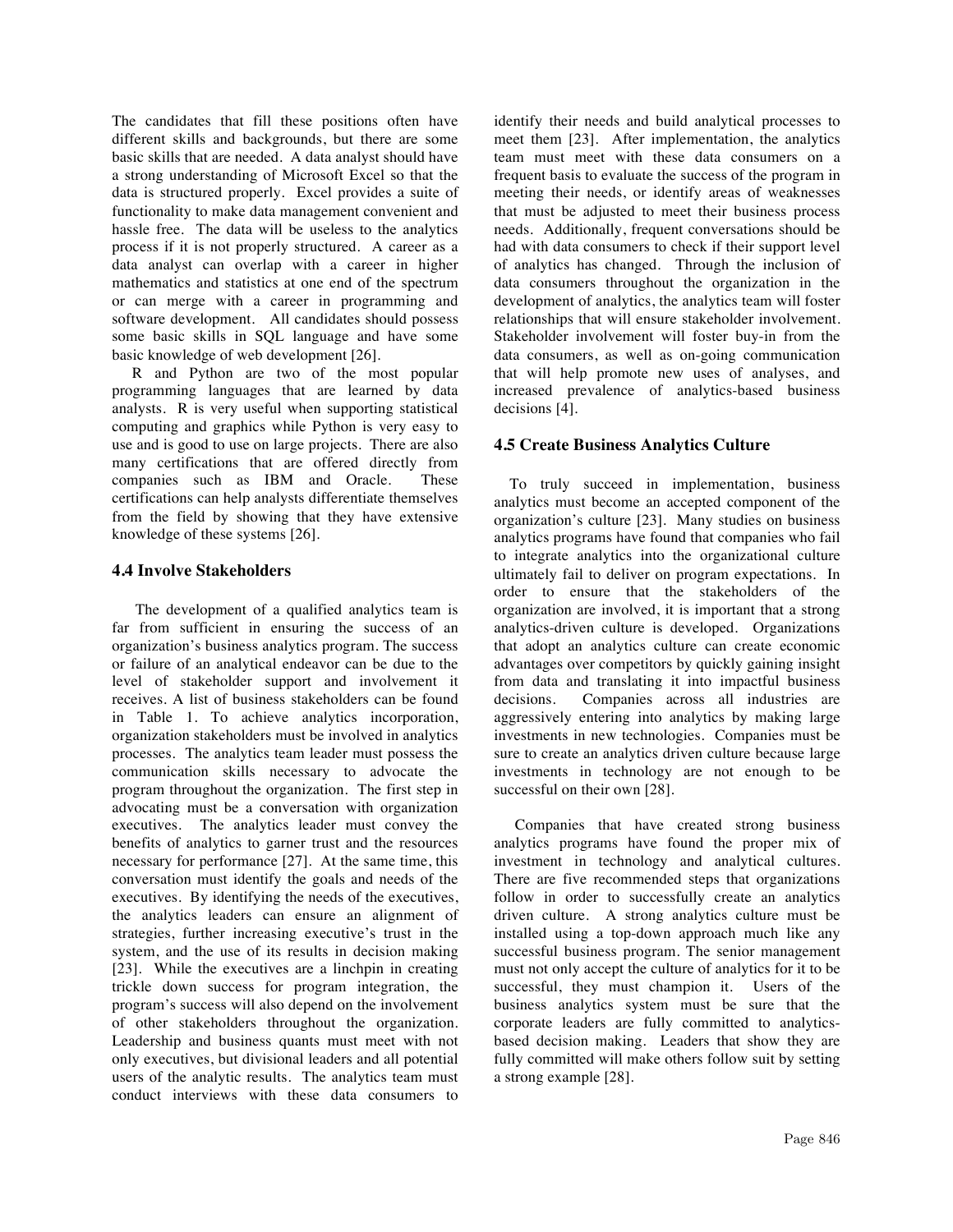## Table 1. Stakeholders of a business

| <b>Stakeholders</b>                              | <b>Role and Background</b>                                                                                              | <b>Credentials</b>                                |
|--------------------------------------------------|-------------------------------------------------------------------------------------------------------------------------|---------------------------------------------------|
| <b>Investors</b>                                 | Business leaders sponsoring business analytics                                                                          |                                                   |
| <b>Enterprise-Wide Advocates</b>                 | Corporate-level business leaders, may carry a title such as                                                             | Corporate-wide authority to                       |
|                                                  | CAO, CDO, IO, Chief Economist, or CSO. Invests in analytics                                                             | influence the business.                           |
|                                                  | at the corporate level. Leverages analytics in their decisions                                                          |                                                   |
| <b>Mid-Level Advocates</b>                       | Unit-level business leaders. They might be preparing for a role                                                         | Unit-wide authority to                            |
|                                                  | such as CAO, CDO, CIO, Chief Economist, or CSO. Invests in                                                              | influence the business                            |
|                                                  | analytics at the business-unit level. Leverages analytics in their                                                      |                                                   |
|                                                  | decisions                                                                                                               |                                                   |
| <b>Consumers</b>                                 | Those leveraging analytics in the course of performing                                                                  |                                                   |
|                                                  | their duties                                                                                                            |                                                   |
| <b>Ordinary Decision Makers</b>                  | Makes prominent decisions for steering business. Might or                                                               |                                                   |
|                                                  | might not leverage business analytics. Possesses no particular                                                          |                                                   |
|                                                  | training or commitment for employing analytics                                                                          |                                                   |
| <b>Analytics-based Decision</b><br><b>Makers</b> | Makes prominent decisions for steering a business. Leverages                                                            | Trained in statistics up to<br>the business need; |
|                                                  | business analytics whenever possible. Sufficiently trained to<br>make decisions based upon analytics; collaborates with | knowledgeable of relevant                         |
|                                                  | business analysts and business quants.                                                                                  | Statistical Diagnostics.                          |
| <b>Knowledgeable Workers</b>                     | The critical mass of employees who leverage analytics results                                                           | Typically possesses one to                        |
|                                                  | in the performance of their duties.                                                                                     | three semesters of analytics                      |
|                                                  |                                                                                                                         | training.                                         |
| <b>Practitioners</b>                             | Those primarily leading and performing the data analysis.                                                               |                                                   |
| <b>Business Analysts</b>                         | Solves analytics problems; mostly in Quadrants I and II.                                                                |                                                   |
|                                                  | Applies analytics results to business problems.                                                                         |                                                   |
| <b>Analytics Power Users</b>                     | Solves analytics and some advanced analytics problems                                                                   | Usually holds an advanced                         |
|                                                  | (Quadrants I to IV). Applies analytics results to business                                                              | degree in business or a                           |
|                                                  | problems. This role covers a large group of practitioners who                                                           | quant field.                                      |
|                                                  | lie midway between the Business Analysts and Business                                                                   |                                                   |
|                                                  | Quants.                                                                                                                 |                                                   |
| <b>Business Quants</b>                           | Builds the more advanced analytics models and algorithms in                                                             | Advanced degree, usually in                       |
|                                                  | Quadrants III and IV. Speaks the languages of business and                                                              | a quant field, with post-                         |
|                                                  | analytics.                                                                                                              | academic training; should                         |
|                                                  |                                                                                                                         | have PSTAT or equivalent<br>certification.        |
| <b>Directors</b>                                 | Those leading the analytics practitioners                                                                               |                                                   |
| <b>Ordinary Managers of</b>                      | Managers for business analysts and quants; Has formal                                                                   | Light training in analytics                       |
| <b>Analytics</b>                                 | authority to manage business analysts and business quants.                                                              |                                                   |
|                                                  | Needs to delegate. Speaks the business language.                                                                        |                                                   |
| <b>Expert Leaders</b>                            | Leaders for Business Analysts and Quants. An experienced                                                                | Medium to heavy training                          |
|                                                  | business quant who leads advanced analytics projects. Speaks                                                            | in analytics. Possesses an                        |
|                                                  | the languages of business and analytics. Focuses on efficiency                                                          | advanced degree (usually in                       |
|                                                  | in Quadrants I and II and solving the problems in Quadrants III                                                         | a quant field) with post-                         |
|                                                  | and IV. Evaluates Statistical Qualifications, Diagnostics, and                                                          | academic training; PSTAT                          |
|                                                  | Review, and Data Collection, Software, and Management.                                                                  | certification or equivalent.                      |
| <b>On-Topic Business Analytics</b>               | Quantitatively trained leaders of business analysts, business                                                           |                                                   |
| <b>Leaders (Analytic</b>                         | quants, and enterprise-wide analytics initiatives. Reviews                                                              |                                                   |
| <b>Champions</b> )                               | corporate analytics needs and capabilities as an input to                                                               |                                                   |
|                                                  | corporate strategy. Seeks new killer applications. Leads                                                                |                                                   |
|                                                  | business analytics projects. Bilingual: speaks the languages of                                                         |                                                   |
|                                                  | business and analytics. Expert leader + Formal Authority.                                                               |                                                   |

An analytics driven culture can ensure that all employees are on the same page about the specific business objective that the analytics system is attempting to solve. Employees must be aware of both the importance of the analytics and the objectives in order to create a successful analytics

culture. One of the most common cause of failures for analytics initiatives is a lack of clearly defined business goals. The best companies use analytics to solve very specific business questions. General business goals such as increasing revenue are not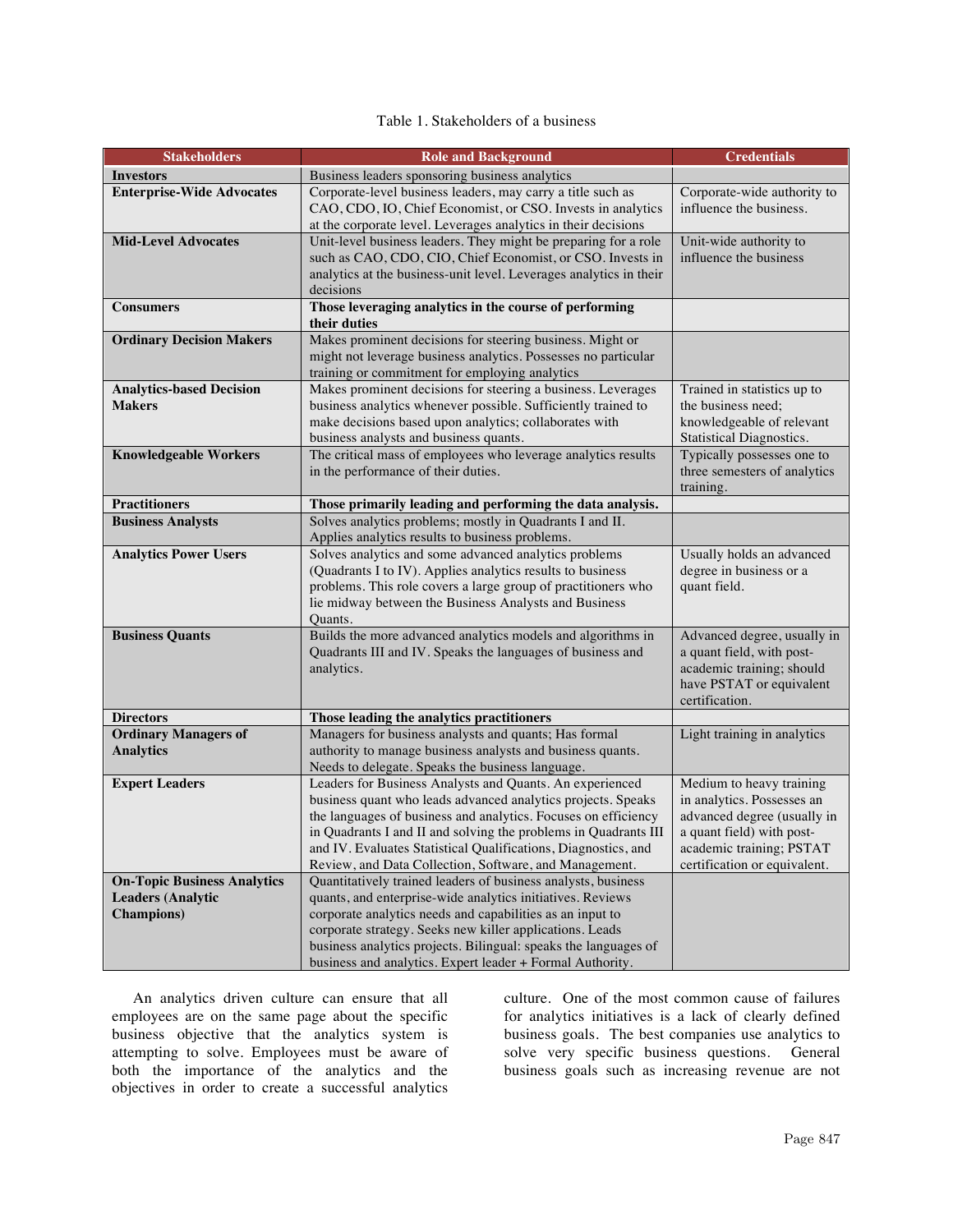enough and do not generate as much success as the more specific goals [28].

 Companies must openly share information and data to develop an analytics-driven culture. Information must be broken down into information silos in order to eliminate multiple versions of the truth. This can only happen when stakeholders throughout the organization openly share data and information and gaps between IT and the lines of business must be bridged. IT teams must ensure that the lines of business have access to the information they need. The lines of business must ensure that they collaborate with IT and amongst themselves to ensure data security and governance. All departments must adopt a shared data approach to make unbiased decisions for the best of the company [28].

 Companies that involve more employees in the analytics process are usually more successful. It is critical that they cultivate and empower citizen data scientists which are non-IT users that can be embedded in the lines of business. The users will ultimately be responsible for driving innovation through analytics. Companies must invest in analytics technology that does not require advanced degrees to operate. The best systems allow data scientists to build analytics models and workflows using reusable templates that can later be used by non-IT users. Companies can also share analytics models outside of the organization through the use of online market places. This is an excellent way to empower the citizen data scientists and help foster an analytics-driven culture. Companies that have implemented a strong analytics-driven culture must be sure to make decisions based on what the data tells them. The previous steps will be useless if companies continue to make decisions using gut feelings or past experience [28].

## **4.6 Identify Dataset and Best Statistical Practice**

 As part of the identification of the business needs and use cases for a business analytics system, it is key to identify the appropriate datasets that are important to the analytics-based decision making process. Without the appropriate dataset from which to conduct analysis, the analytic outputs will provide irrelevant information to the decision makers.

As data is collected, stored, and analyzed, it creates the infrastructure for making effective decisions. However, there are three components of analytics-based decision making that must be considered in order to be considered truly effective. They are statistical qualifications, statistical diagnostics, and statistical review [4]. First, statistical qualifications relate to the qualifications of the analytical team. The team should have sufficient statistical knowledge obtained through education and background experience [4]. In addition, they need to be effective communicators that can translate statistical models and results to a non-technical audience of upper management and executive members. Furthermore, analytic team members must understand statistical models and techniques and possess the knowhow of which models and techniques should be used when [4].

 Next, statistical diagnostics should be reviewed. Statistical diagnostic techniques determine the quality of a data analysis [4]. The techniques help examine areas of weakness or mistakes in the analysis, the accuracy and reliability of the analysis, looks at how the results should be interpreted, and generates solutions to help improve the analysis [4]. A business can use any number of statistical diagnostic techniques to determine important site data from the median income of retirement aged individuals in the area, to reviewing census data retrieved from community members.

 Lastly, a statistical review should be conducted. A statistical review checks the process involved in making analytics-based decisions [4]. The scope of the review is wide and includes information regarding the accuracy and speed at which the data was accrued [4]. It questions how well the analytic models were constructed to fit the analytic need, how effective the analytic software was, and how quickly the results of the analysis were obtained [4]. Lastly, the review looks at how the process can be improved for future use. Once the best statistical practice steps are considered, then decision makers can make the most of business analytics and feel more confident and secure in the decisions they need to make.

## **6. Conclusions**

 In conclusion, in order to succeed in the age of big data, organizations need to adopt new thinking and approaches to analytics. Data is being generated at a volume and velocity of extreme intensity and business analytics is making it possible for companies to meet emerging business demands that allow them to stay ahead of the competition. As each company embarks on their own analytical journey, they set out to utilize their data to open the door to new opportunities, new connections, and new insights that could not be seen before.